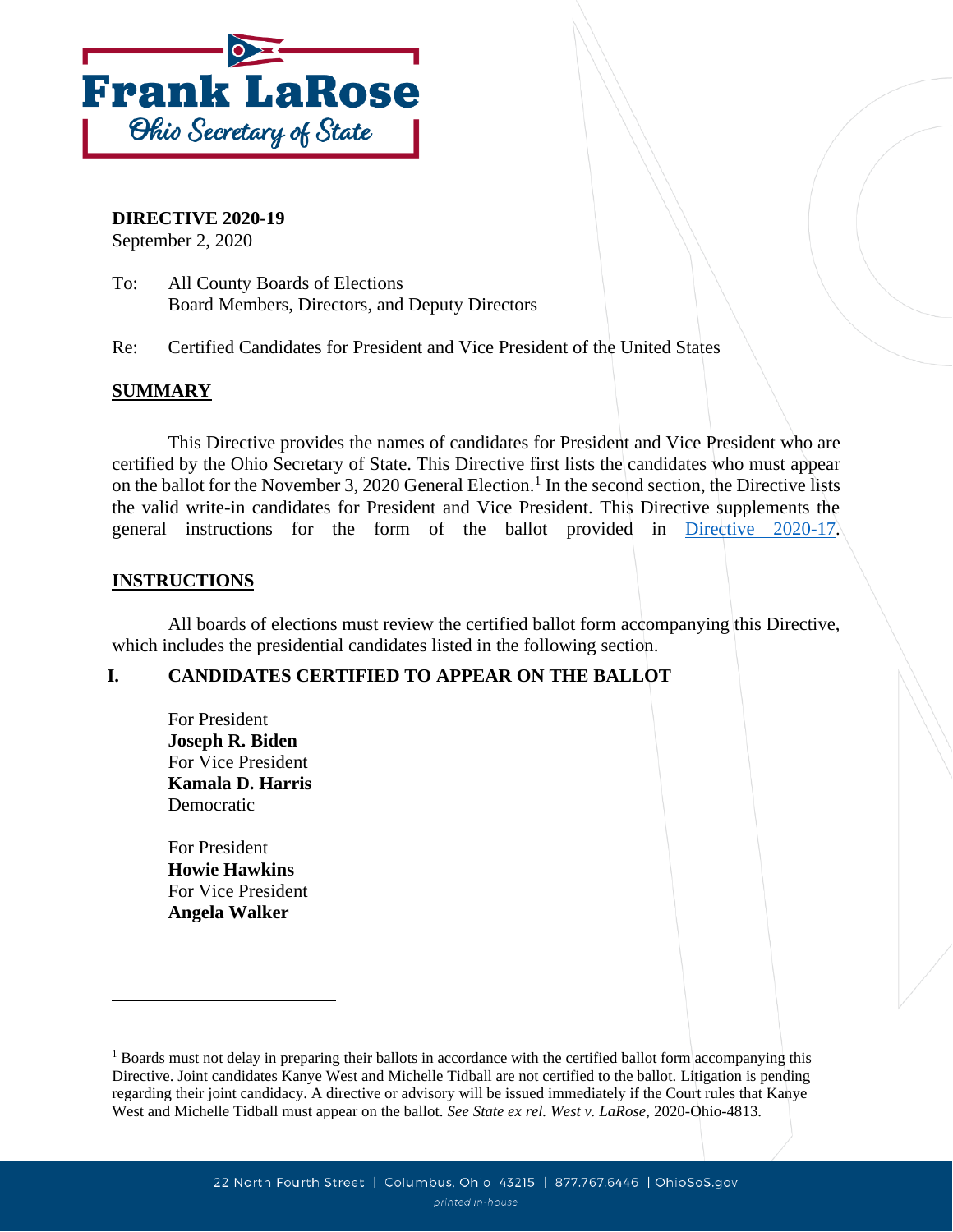For President **Jo Jorgensen** For Vice President **Spike Cohen** Libertarian

For President **Donald J. Trump** For Vice President **Michael R. Pence** Republican

#### **II. VALID WRITE-IN CANDIDATES**

Boards of elections must provide only one voting position for the voter to write in joint candidates for this office because a voter may vote for only one pair of joint candidates for President and Vice President. The following candidates are recognized as valid write-in candidates for the November 3, 2020 General Election:

For President **Brian Carroll** For Vice President **Amar Patel**

For President **Tom Hoefling** For Vice President **Andy Prior**

For President **Dario Hunter** For Vice President **Dawn Neptune Adams**

For President **Jade Simmons** For Vice President **Claudeliah J. Roze**

For President **Kasey Wells** For Vice President **Rachel Wells**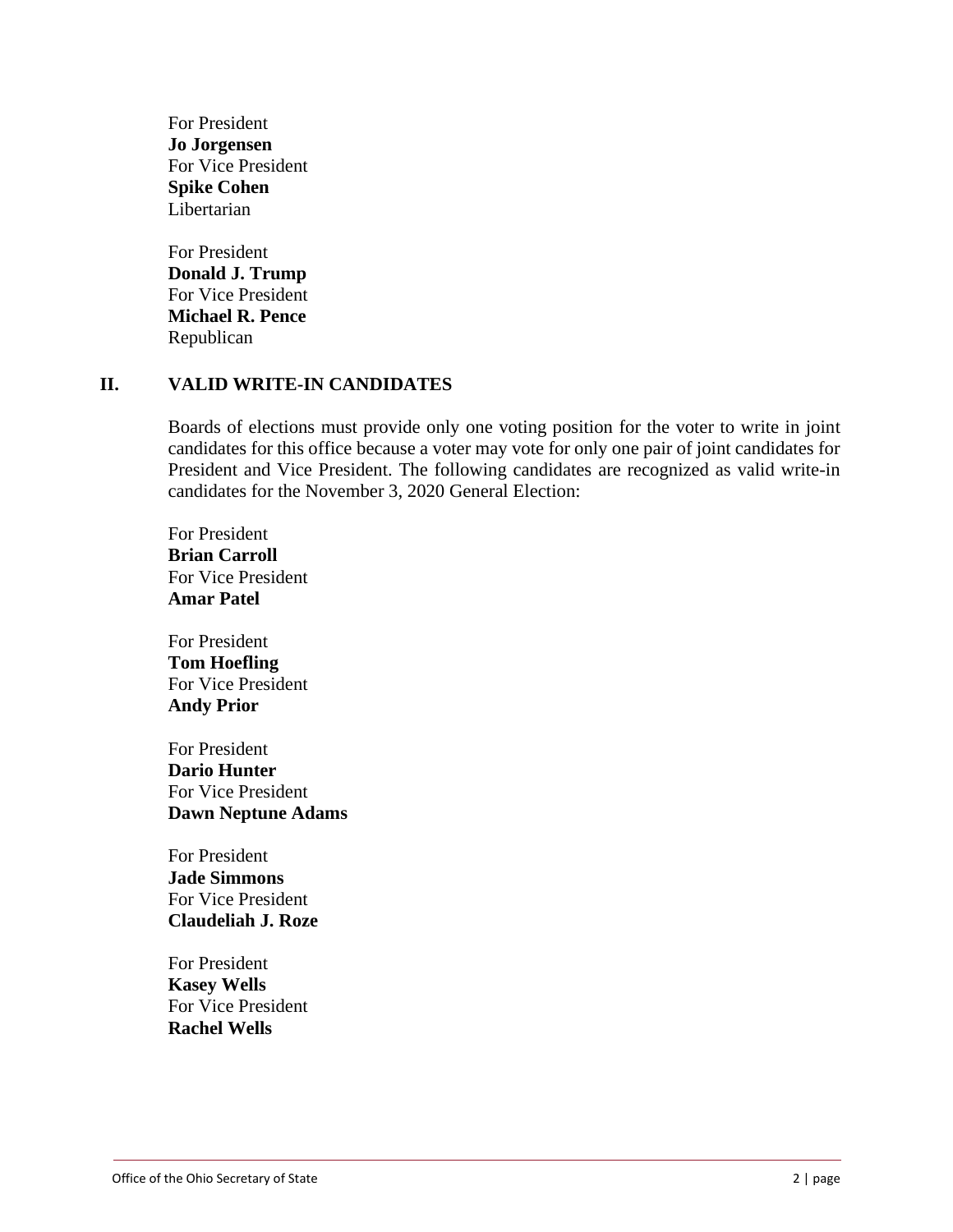For President **President R19 Boddie** For Vice President **Eric Stoneham**

If you have any questions regarding this Directive or Chapter 4 of the Election Official [Manual,](https://www.sos.state.oh.us/globalassets/elections/directives/2019/eom_12-2019/eom_ch4_2019-12-18.pdf) please contact the Secretary of State's elections counsel at (614) 728-8789.

Yours in service, blac Frank LaRose Ohio Secretary of State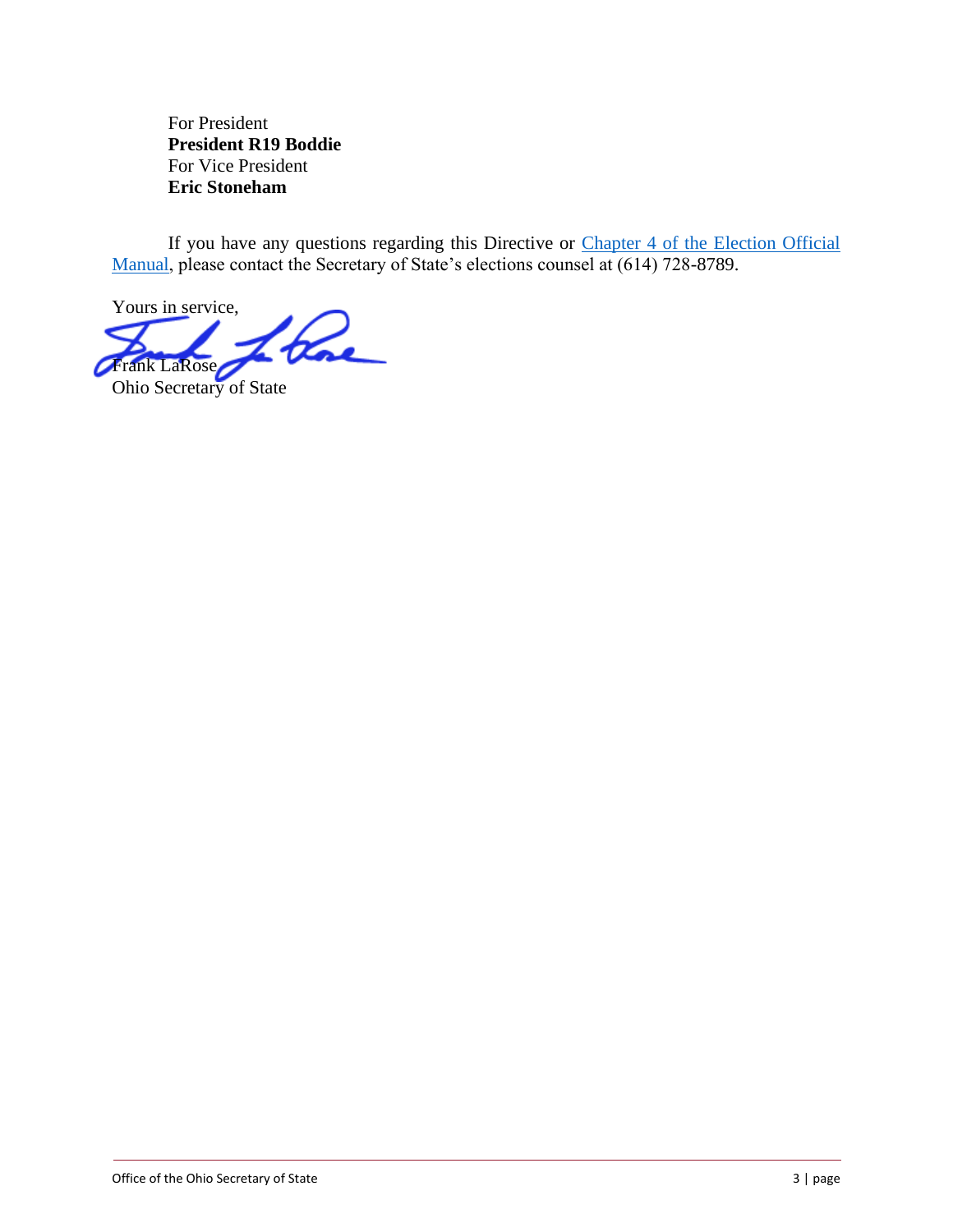| A         | County                                                                                                                                                                           | B                                                                                                                                                                                                                                               | <b>General Election</b>                                                                                          | $\mathbf C$                                                                                 | <b>November 3, 2020</b>                                                                     |  |
|-----------|----------------------------------------------------------------------------------------------------------------------------------------------------------------------------------|-------------------------------------------------------------------------------------------------------------------------------------------------------------------------------------------------------------------------------------------------|------------------------------------------------------------------------------------------------------------------|---------------------------------------------------------------------------------------------|---------------------------------------------------------------------------------------------|--|
|           | <b>Instructions to Voter</b>                                                                                                                                                     |                                                                                                                                                                                                                                                 | <b>For President and</b>                                                                                         |                                                                                             | <b>For State Senator</b>                                                                    |  |
|           | To vote: completely darken<br>the oval $($ $\bullet)$ to the left of                                                                                                             | <b>Vice President</b><br>(Vote for not more than 1 pair)<br>A vote for any candidates for President<br>and Vice President shall be a vote for the<br>electors of those candidates whose names<br>have been certified to the Secretary of State. |                                                                                                                  | District)<br>(Vote for not more than 1)                                                     |                                                                                             |  |
| $\bullet$ | your choice.<br>Note the permitted number of                                                                                                                                     |                                                                                                                                                                                                                                                 |                                                                                                                  | $\circ$ Print Candidate Name<br>(Insert party affiliation or ballot<br>designation, if any) |                                                                                             |  |
|           | choices directly below the title<br>of each candidate office. Do<br>not mark the ballot for more<br>choices than allowed.                                                        | $\bullet$ For President<br>Joseph R. Biden<br><b>For Vice President</b><br><b>Kamala D. Harris</b><br>Democratic                                                                                                                                |                                                                                                                  | O Print Candidate Name<br>(Insert party affiliation or ballot<br>designation, if any)       |                                                                                             |  |
| $\bullet$ | If you mark the ballot for more<br>choices than permitted, that                                                                                                                  |                                                                                                                                                                                                                                                 |                                                                                                                  |                                                                                             | <b>For State Representative</b><br>District)<br>(Vote for not more than 1)                  |  |
|           | contest or question will not be<br>counted.                                                                                                                                      | $\bullet$ For President<br><b>Howie Hawkins</b><br><b>For Vice President</b><br><b>Angela Walker</b>                                                                                                                                            |                                                                                                                  |                                                                                             | $\circ$ Print Candidate Name<br>(Insert party affiliation or ballot<br>designation, if any) |  |
|           | To vote for a write-in<br>candidate: completely<br>darken the oval $($ $\bullet)$ to the                                                                                         |                                                                                                                                                                                                                                                 |                                                                                                                  | $\circ$ Print Candidate Name<br>(Insert party affiliation or ballot<br>designation, if any) |                                                                                             |  |
|           | left of the blank line and write<br>in the candidate's name. Only<br>votes cast for candidates who<br>filed as write-in candidates<br>can be counted.                            |                                                                                                                                                                                                                                                 | $\bullet$ For President<br>Jo Jorgensen<br><b>For Vice President</b><br><b>Spike Cohen</b><br>Libertarian        |                                                                                             |                                                                                             |  |
|           | Do not write in a candidate's<br>name if that person's name<br>already is printed on the ballot<br>for that same contest.                                                        |                                                                                                                                                                                                                                                 | $\bullet$ For President<br>Donald J. Trump<br><b>For Vice President</b><br><b>Michael R. Pence</b><br>Republican |                                                                                             |                                                                                             |  |
|           | If you make a mistake<br>or want to change your<br>vote: return your ballot to an<br>election official and get a new<br>ballot. You may ask for a new<br>ballot up to two times. | $\bullet$ For President<br>Write-in<br><b>For Vice President</b><br>Write-in                                                                                                                                                                    |                                                                                                                  |                                                                                             |                                                                                             |  |
|           |                                                                                                                                                                                  |                                                                                                                                                                                                                                                 | For Representative to                                                                                            |                                                                                             |                                                                                             |  |
|           |                                                                                                                                                                                  | <b>Congress</b>                                                                                                                                                                                                                                 | District)<br>(Vote for not more than 1)                                                                          |                                                                                             |                                                                                             |  |
|           |                                                                                                                                                                                  |                                                                                                                                                                                                                                                 | $\circ$ Print Candidate Name<br>(Insert party affiliation or ballot<br>designation, if any)                      |                                                                                             |                                                                                             |  |
|           |                                                                                                                                                                                  | $\circ$ Print Candidate Name<br>(Insert party affiliation or ballot<br>designation, if any)                                                                                                                                                     |                                                                                                                  |                                                                                             |                                                                                             |  |
|           |                                                                                                                                                                                  |                                                                                                                                                                                                                                                 |                                                                                                                  |                                                                                             |                                                                                             |  |
|           |                                                                                                                                                                                  |                                                                                                                                                                                                                                                 |                                                                                                                  |                                                                                             |                                                                                             |  |
|           |                                                                                                                                                                                  |                                                                                                                                                                                                                                                 |                                                                                                                  | Page 1 of 4                                                                                 |                                                                                             |  |
| A         | 001<br><b>TWP A</b>                                                                                                                                                              | Β                                                                                                                                                                                                                                               | 0001:1                                                                                                           | C                                                                                           | 001                                                                                         |  |

This **SAMPLE** ballot provides the **CORRECT TITLES** and **ORDER OF OFFICES** for ballot layout for candidates for the November 3, 2020 General Election. The space for a write-in candidate should be provided only if applicable. See ballot directive and Chapter 4 (Ballots) in the Election Official Manual.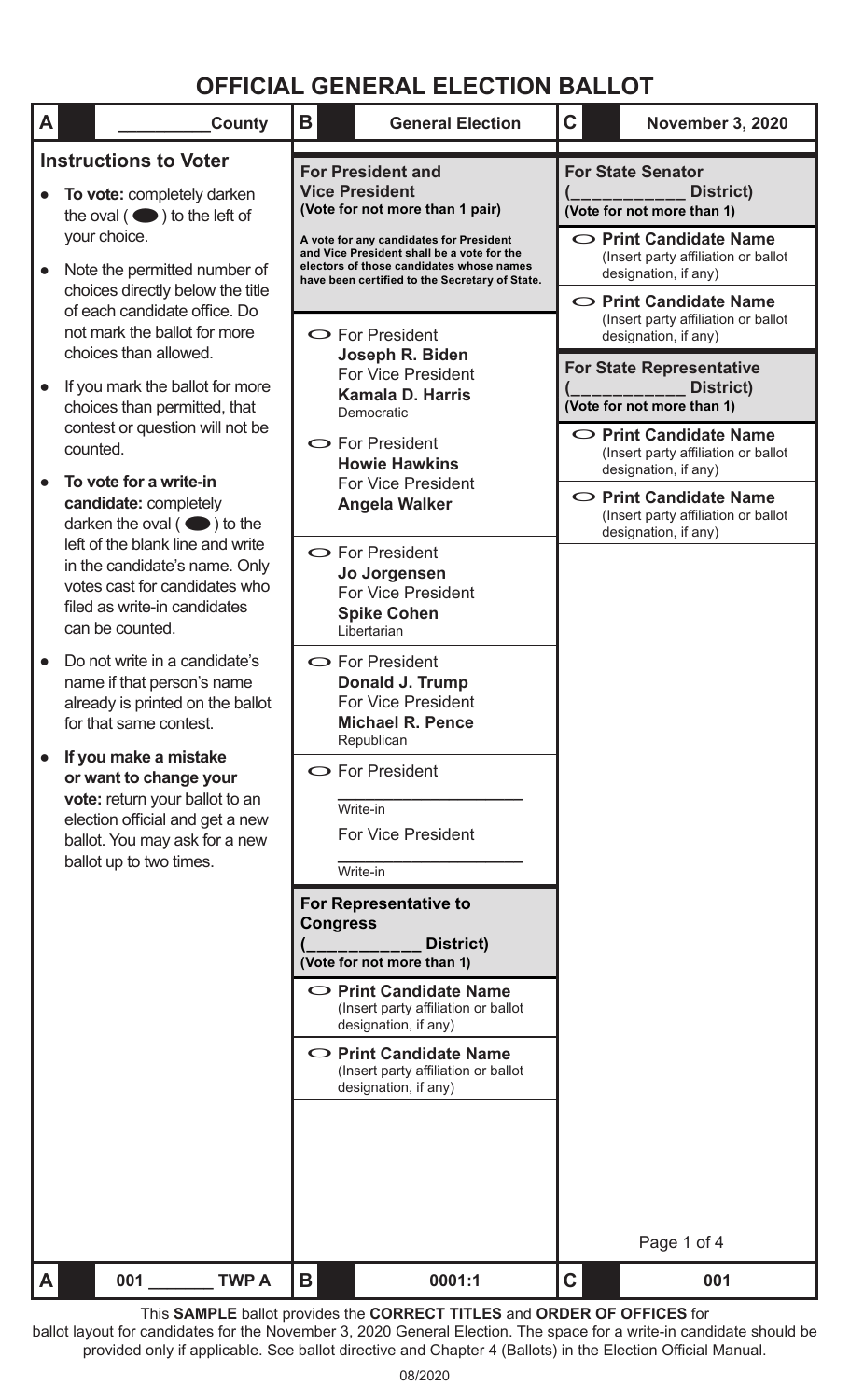| D<br>County                                                                                                                                                                                    | Е                                                                                                                                                                                                                                                                                                                   | <b>General Election</b>                                                                     | F                                                                                                                                                         | <b>November 3, 2020</b>                                                      |  |
|------------------------------------------------------------------------------------------------------------------------------------------------------------------------------------------------|---------------------------------------------------------------------------------------------------------------------------------------------------------------------------------------------------------------------------------------------------------------------------------------------------------------------|---------------------------------------------------------------------------------------------|-----------------------------------------------------------------------------------------------------------------------------------------------------------|------------------------------------------------------------------------------|--|
| <b>For County Commissioner</b><br>(Full term commencing 1-2-2021)<br>(Vote for not more than 1)<br>$\circ$ Print Candidate Name<br>(Insert party affiliation or ballot<br>designation, if any) | <b>For County Recorder</b><br>(Vote for not more than 1)<br>$\circ$ Print Candidate Name<br>(Insert party affiliation or ballot<br>designation, if any)<br>$\circ$ Print Candidate Name<br>(Insert party affiliation or ballot<br>designation, if any)<br><b>For County Treasurer</b><br>(Vote for not more than 1) |                                                                                             | <b>For Justice of</b><br>the Supreme Court<br>(Full term commencing 1-1-2021)<br>(Vote for not more than 1)<br>○ Sharon L. Kennedy<br>O John P. O'Donnell |                                                                              |  |
| $\circ$ Print Candidate Name<br>(Insert party affiliation or ballot<br>designation, if any)                                                                                                    |                                                                                                                                                                                                                                                                                                                     |                                                                                             | <b>For Justice of</b><br>the Supreme Court<br>(Full term commencing 1-2-2021)                                                                             |                                                                              |  |
| <b>For County Commissioner</b><br>(Full term commencing 1-3-2021)<br>(Vote for not more than 1)<br>$\circ$ Print Candidate Name                                                                |                                                                                                                                                                                                                                                                                                                     | $\circ$ Print Candidate Name<br>(Insert party affiliation or ballot<br>designation, if any) |                                                                                                                                                           | (Vote for not more than 1)<br>○ Jennifer Brunner                             |  |
| (Insert party affiliation or ballot<br>designation, if any)<br>$\circ$ Print Candidate Name                                                                                                    | $\circ$ Print Candidate Name<br>(Insert party affiliation or ballot<br>designation, if any)                                                                                                                                                                                                                         |                                                                                             | $\bigcirc$ Judi French<br>For Judge of the<br><b>Court of Appeals</b>                                                                                     |                                                                              |  |
| (Insert party affiliation or ballot<br>designation, if any)<br><b>For Prosecuting Attorney</b>                                                                                                 |                                                                                                                                                                                                                                                                                                                     | <b>For County Engineer</b><br>(Vote for not more than 1)<br>$\circ$ Print Candidate Name    |                                                                                                                                                           | District)<br>(Full term commencing XX-XX-20XX)<br>(Vote for not more than 1) |  |
| (Vote for not more than 1)<br>$\circ$ Print Candidate Name                                                                                                                                     |                                                                                                                                                                                                                                                                                                                     | (Insert party affiliation or ballot<br>designation, if any)<br>$\circ$ Print Candidate Name |                                                                                                                                                           | ◯ Print Candidate Name<br>O Print Candidate Name                             |  |
| (Insert party affiliation or ballot<br>designation, if any)<br>$\circ$ Print Candidate Name                                                                                                    | (Insert party affiliation or ballot<br>designation, if any)<br><b>For Coroner</b><br>(Vote for not more than 1)<br>$\circ$ Print Candidate Name                                                                                                                                                                     |                                                                                             | For Judge of the Court of<br><b>Common Pleas</b><br>(Full term commencing XX-XX-20XX)                                                                     |                                                                              |  |
| (Insert party affiliation or ballot<br>designation, if any)                                                                                                                                    |                                                                                                                                                                                                                                                                                                                     |                                                                                             | (Vote for not more than 1)<br>$\circ$ Print Candidate Name                                                                                                |                                                                              |  |
| <b>For Clerk of the</b><br><b>Court of Common Pleas</b><br>(Vote for not more than 1)                                                                                                          | (Insert party affiliation or ballot<br>designation, if any)                                                                                                                                                                                                                                                         | $\circ$ Print Candidate Name<br>For Judge of the County Court                               |                                                                                                                                                           |                                                                              |  |
| $\circ$ Print Candidate Name<br>(Insert party affiliation or ballot<br>designation, if any)                                                                                                    | $\circ$ Print Candidate Name<br>(Insert party affiliation or ballot<br>designation, if any)<br>For Member of the State Board<br>of Education<br>District)                                                                                                                                                           |                                                                                             | (Full term commencing XX-XX-2021)<br>(Vote for not more than 1)<br>◯ Print Candidate Name                                                                 |                                                                              |  |
| $\circ$ Print Candidate Name<br>(Insert party affiliation or ballot<br>designation, if any)                                                                                                    |                                                                                                                                                                                                                                                                                                                     |                                                                                             | ◯ Print Candidate Name                                                                                                                                    |                                                                              |  |
| <b>For Sheriff</b><br>(Vote for not more than 1)                                                                                                                                               | (Vote for not more than 1)<br>$\circ$ Print Candidate Name                                                                                                                                                                                                                                                          |                                                                                             |                                                                                                                                                           |                                                                              |  |
| $\circ$ Print Candidate Name<br>(Insert party affiliation or ballot<br>designation, if any)                                                                                                    |                                                                                                                                                                                                                                                                                                                     | $\circ$ Print Candidate Name                                                                |                                                                                                                                                           |                                                                              |  |
| $\circ$ Print Candidate Name<br>(Insert party affiliation or ballot<br>designation, if any)                                                                                                    |                                                                                                                                                                                                                                                                                                                     |                                                                                             |                                                                                                                                                           |                                                                              |  |
|                                                                                                                                                                                                |                                                                                                                                                                                                                                                                                                                     |                                                                                             |                                                                                                                                                           | Page 2 of 4                                                                  |  |
| 001<br><b>TWP A</b><br>D                                                                                                                                                                       | Е                                                                                                                                                                                                                                                                                                                   | 0001:1                                                                                      | F                                                                                                                                                         | 001                                                                          |  |

This **SAMPLE** ballot provides the **CORRECT TITLES** and **ORDER OF OFFICES** for ballot layout for candidates for the November 3, 2020 General Election. The space for a write-in candidate should be provided only if applicable. See ballot directive and Chapter 4 (Ballots) in the Election Official Manual.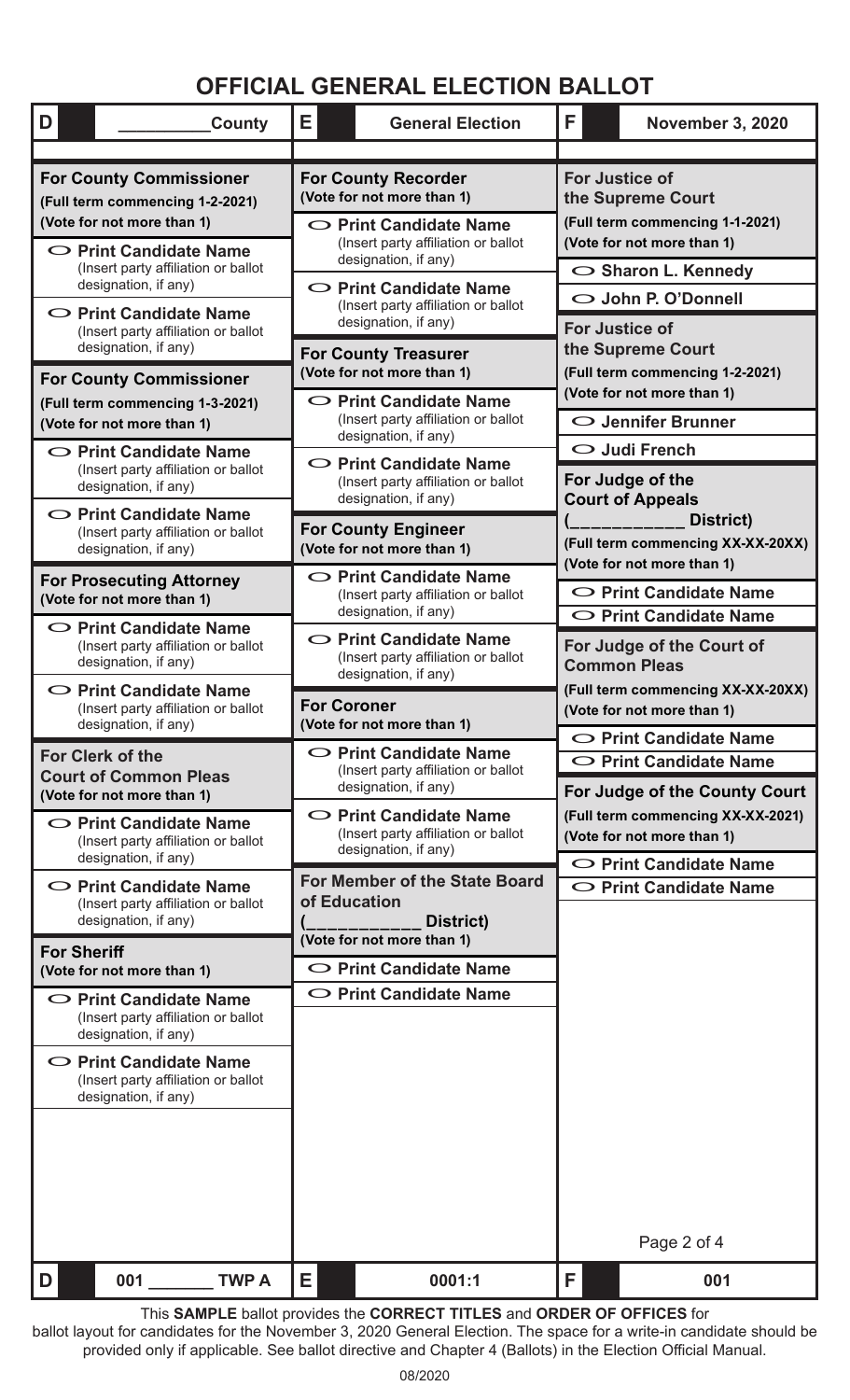| G<br>County                                                                                                                                                                                                                                                                                                                                                                                                                                                                                                                                              | H                                                                                      | <b>General Election</b>                                                                                                                                                                                                                                                                                                                                                                                                                                                   |                                                                                                        | <b>November 3, 2020</b>                                                                                                                                                                                                                                                                                                                                                                                                                                                                                                       |  |
|----------------------------------------------------------------------------------------------------------------------------------------------------------------------------------------------------------------------------------------------------------------------------------------------------------------------------------------------------------------------------------------------------------------------------------------------------------------------------------------------------------------------------------------------------------|----------------------------------------------------------------------------------------|---------------------------------------------------------------------------------------------------------------------------------------------------------------------------------------------------------------------------------------------------------------------------------------------------------------------------------------------------------------------------------------------------------------------------------------------------------------------------|--------------------------------------------------------------------------------------------------------|-------------------------------------------------------------------------------------------------------------------------------------------------------------------------------------------------------------------------------------------------------------------------------------------------------------------------------------------------------------------------------------------------------------------------------------------------------------------------------------------------------------------------------|--|
| <b>Proposed Municipal</b><br><b>Income Tax</b>                                                                                                                                                                                                                                                                                                                                                                                                                                                                                                           | <b>Proposed Tax Levy</b><br>(Renewal)                                                  |                                                                                                                                                                                                                                                                                                                                                                                                                                                                           | <b>Proposed Tax Levy</b><br>(Additional)                                                               |                                                                                                                                                                                                                                                                                                                                                                                                                                                                                                                               |  |
| (name of subdivision)<br>A majority affirmative vote is<br>necessary for passage.                                                                                                                                                                                                                                                                                                                                                                                                                                                                        | library or board)                                                                      | (name of subdivision, district, college,<br>A majority affirmative vote is<br>necessary for passage.                                                                                                                                                                                                                                                                                                                                                                      |                                                                                                        | (name of school district)<br>A majority affirmative vote is<br>necessary for passage.                                                                                                                                                                                                                                                                                                                                                                                                                                         |  |
| per cent levy on income for<br>(brief description of purpose of the levy)<br>be passed?<br>$\circ$ FOR THE INCOME TAX<br>$\circ$ AGAINST THE INCOME<br><b>TAX</b><br><b>Proposed Tax Levy</b><br>(Additional)<br>(name of subdivision, district, college,<br>library or board)<br>A majority affirmative vote is<br>necessary for passage.<br>An additional tax for the benefit of                                                                                                                                                                       | public library)<br>for the purpose of<br>amounts to<br>valuation, for<br>commencing in | (name of subdivision submitting resolution or<br>mills<br>at a rate not exceeding<br>for each one dollar of valuation, which<br>(rate expressed in dollars and cents)<br>for each one hundred dollars of<br>(life of indebtedness, number of<br>years levy to run, or a continuing<br>period of time)<br>(first year tax to be levied)<br>first due in calendar year ______.<br>(first calendar year tax due)<br>$\circ$ For the Tax Levy<br>$\circ$ Against the Tax Levy | for the purpose of<br>surrounding it)<br>the sum of<br>produce)<br>(number of mills)<br>to be imposed) | (name of school district)<br>$\mathsf{I}$<br>(purpose shall be <b>boldface</b> type of at least<br>twice the size of the type immediately<br>(annual amount the levy is to<br>and a levy of taxes to be made outside<br>of the ten-mill limitation estimated by<br>the county auditor to average<br>mills for each one<br>dollar of valuation, which amounts to<br>(rate expressed in dollars and cents)<br>for each one hundred dollars<br>of valuation, for a period of<br>(life of indebtedness or number of years levy is |  |
| (name of subdivision submitting resolution or<br>public library)<br>at a<br>for the purpose of<br>mills<br>rate not exceeding<br>for each one dollar of valuation,<br>which amounts to<br>(rate expressed in dollars and cents)<br>for each one hundred dollars of<br>valuation, for<br>(life of indebtedness, number of<br>years levy to run, or a continuing<br>period of time)<br>commencing in<br>(first year tax to be levied)<br>due in calendar year<br>(first calendar year tax due)<br>$\circ$ For the Tax Levy<br>$\circ$ Against the Tax Levy |                                                                                        |                                                                                                                                                                                                                                                                                                                                                                                                                                                                           | due)                                                                                                   | years, commencing in<br>(first year tax to be levied)<br>first due in calendar year<br>(first calendar year tax<br>$\circ$ FOR THE TAX LEVY<br>$\circ$ AGAINST THE TAX LEVY                                                                                                                                                                                                                                                                                                                                                   |  |
| 001<br><b>TWP A</b><br>G                                                                                                                                                                                                                                                                                                                                                                                                                                                                                                                                 | Н                                                                                      | 0001:1                                                                                                                                                                                                                                                                                                                                                                                                                                                                    |                                                                                                        | Page 3 of 4<br>001                                                                                                                                                                                                                                                                                                                                                                                                                                                                                                            |  |

This **SAMPLE** ballot provides the **CORRECT** ballot format for various questions and issues that may appear on your local ballot.